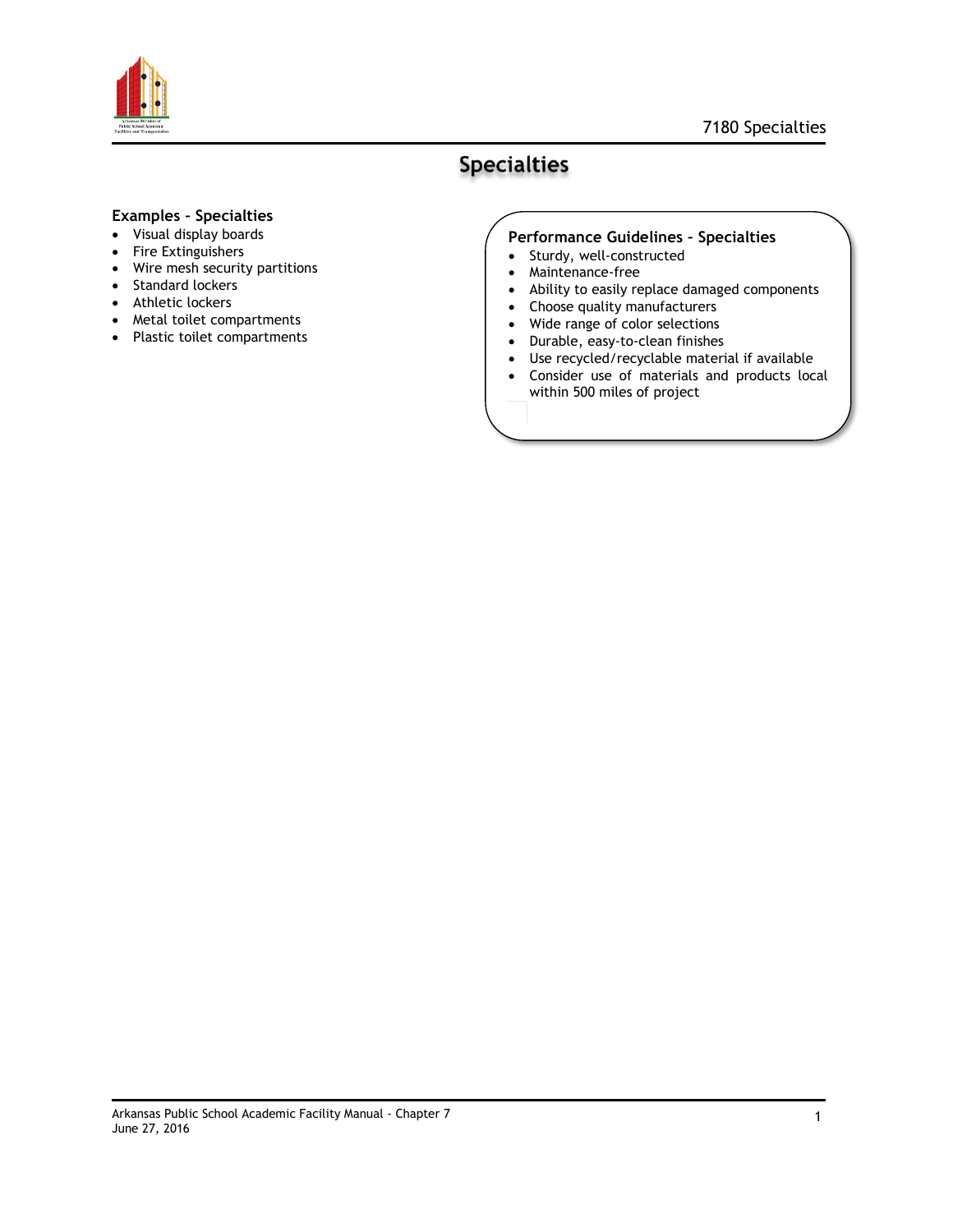

# Visual Display Boards, Fire Extinguishers, **Wire Mesh Security Partitions**

#### **Examples**

- Marker boards
- Tack boards
- Fire extinguishers
- Wire mesh security partitions

#### **Construction Standards – Boards, Extinguishers, Wire Mesh Partitions**

- 1. Marker boards: Porcelain enamel face sheet with high gloss finish; 3/8 inch particleboard core; .005 inch aluminum foil backing; anodized extruded aluminum trim
- 2. Tack boards: factory built, vinyl covered, 3/8 inch industrial grade fiberboard core material; or, vinyl impregnated cork (natural or colors); with anodized extruded aluminum trim
- 3. Fire extinguishers: comply with NFPA, the Arkansas Fire Prevention Code and accessibility guidelines (ADA) with the type and size selected for use in specific areas
- 4. Wire mesh security partitions: cold-rolled steel Csection channels for vertical members and steel channels for horizontal frame; 10 gauge steel wire woven into 1-½ inch diamond mesh